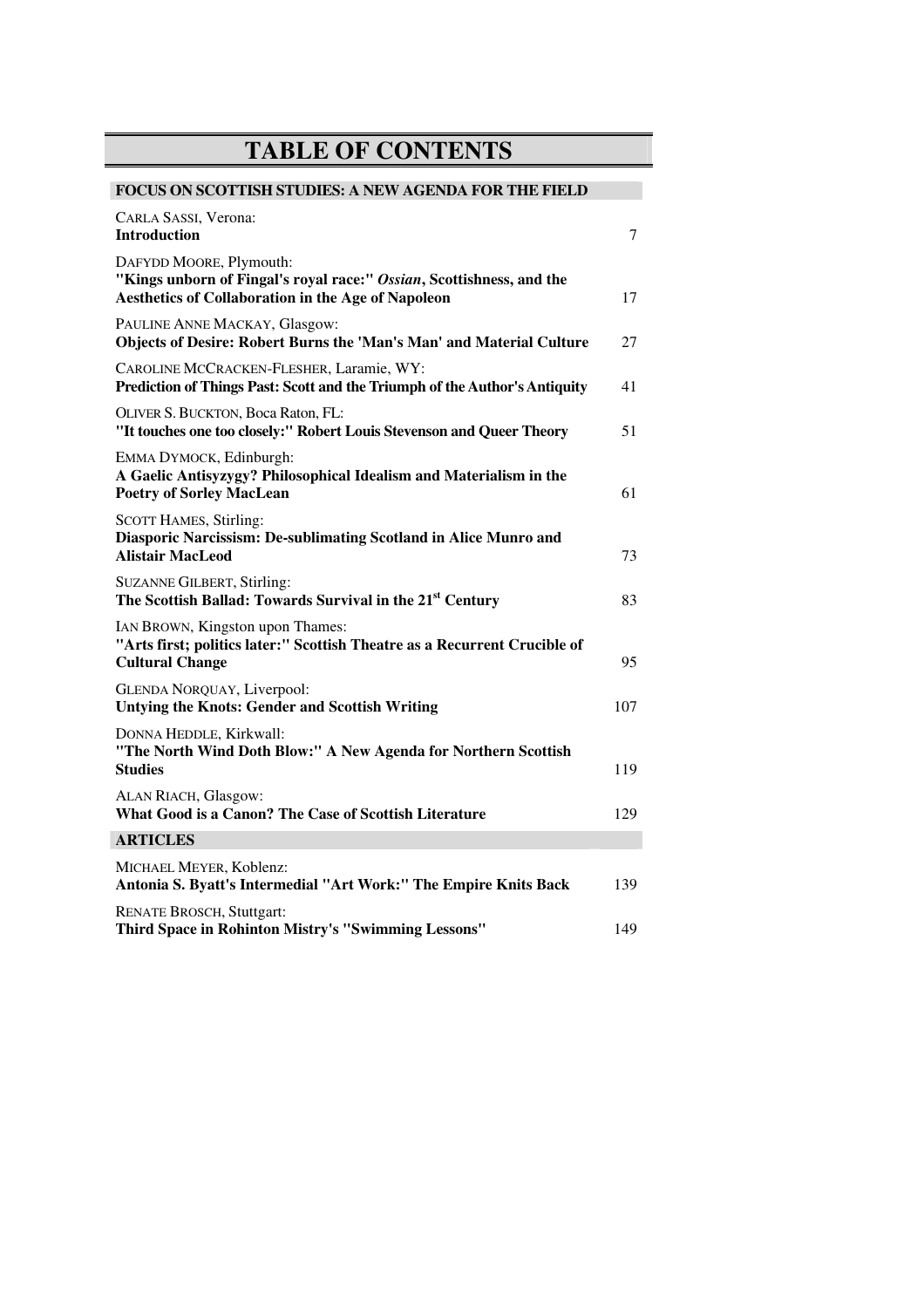| ALBERT-REINER GLAAP, Düsseldorf:<br>Palace of the End by Judith Thompson - A Canadian Playwright's<br>View of the Iraq War                                                  | 159 |
|-----------------------------------------------------------------------------------------------------------------------------------------------------------------------------|-----|
| <b>REVIEWS</b>                                                                                                                                                              |     |
| Peter Erlebach. Natur und Spiritualität in der englischen Literatur- und<br><i><b>Geistesgeschichte</b></i>                                                                 |     |
| - by FELIX SPRANG, Hamburg                                                                                                                                                  | 165 |
| Wendy Marie Hoofnagle and Wolfram R. Keller, eds. Other Nations:<br>The Hybridization of Medieval and Insular Mythology and Identity<br>- by NICOLE NYFFENEGGER-STAUB, Bern | 166 |
| Christian Huck. Fashioning Society, or, The Mode of Modernity. Ob-<br>serving Fashion in Eighteenth-Century Britain<br>- by BIRGIT NEUMANN, Passau                          | 171 |
| Dirk Schulz. Setting the Record Queer: Rethinking Oscar Wilde's The<br>Picture of Dorian Gray and Virginia Woolf's Mrs. Dalloway<br>- by SYLVIA MIESZKOWSKI, Berlin         | 174 |
| Bernfried Nugel and Jerome Meckier, eds. Aldous Huxley Annual. A<br>Journal of Twentieth-Century Thought and Beyond<br>- by ANDREA BECK, Greifswald                         | 177 |
| Joachim Frenk and Christian Krug, eds. The Cultures of James Bond<br>- by JULIKA GRIEM, Frankfurt am Main                                                                   | 179 |
| Jan Rupp. Genre and Cultural Memory in Black British Literature<br>- by DORIS TESKE, Karlsruhe                                                                              | 182 |
| Silke Stroh. Uneasy Subjects. Postcolonialism and Scottish Gaelic Poetry<br>- by CARLA SASSI, Verona                                                                        | 183 |
| Joanna Rostek. Seaing through the Past: Postmodern Histories and the<br><b>Maritime Metaphor in Contemporary Anglophone Fiction</b><br>- by SARAH HEINZ, Mannheim           | 185 |
| Marie-Hélène Gutberlet and Sissy Helff, eds. Die Kunst der Migration.<br>Aktuelle Positionen zum europäisch-afrikanischen Diskurs. Material -<br>Gestaltung - Kritik        |     |
| - by CECILE SANDTEN, Chemnitz<br>Ellen Dengel-Janic. 'Home Fiction.' Narrating Gendered Space in Anita<br><b>Desai's and Shashi Deshpande's Novels</b>                      | 187 |
| - by OLIVER LINDNER, Kiel                                                                                                                                                   | 189 |
| Mark Aronoff and Kirsten Fudeman. What is Morphology?<br>- by GIANINA IORDĂCHIOAIA, Stuttgart                                                                               | 191 |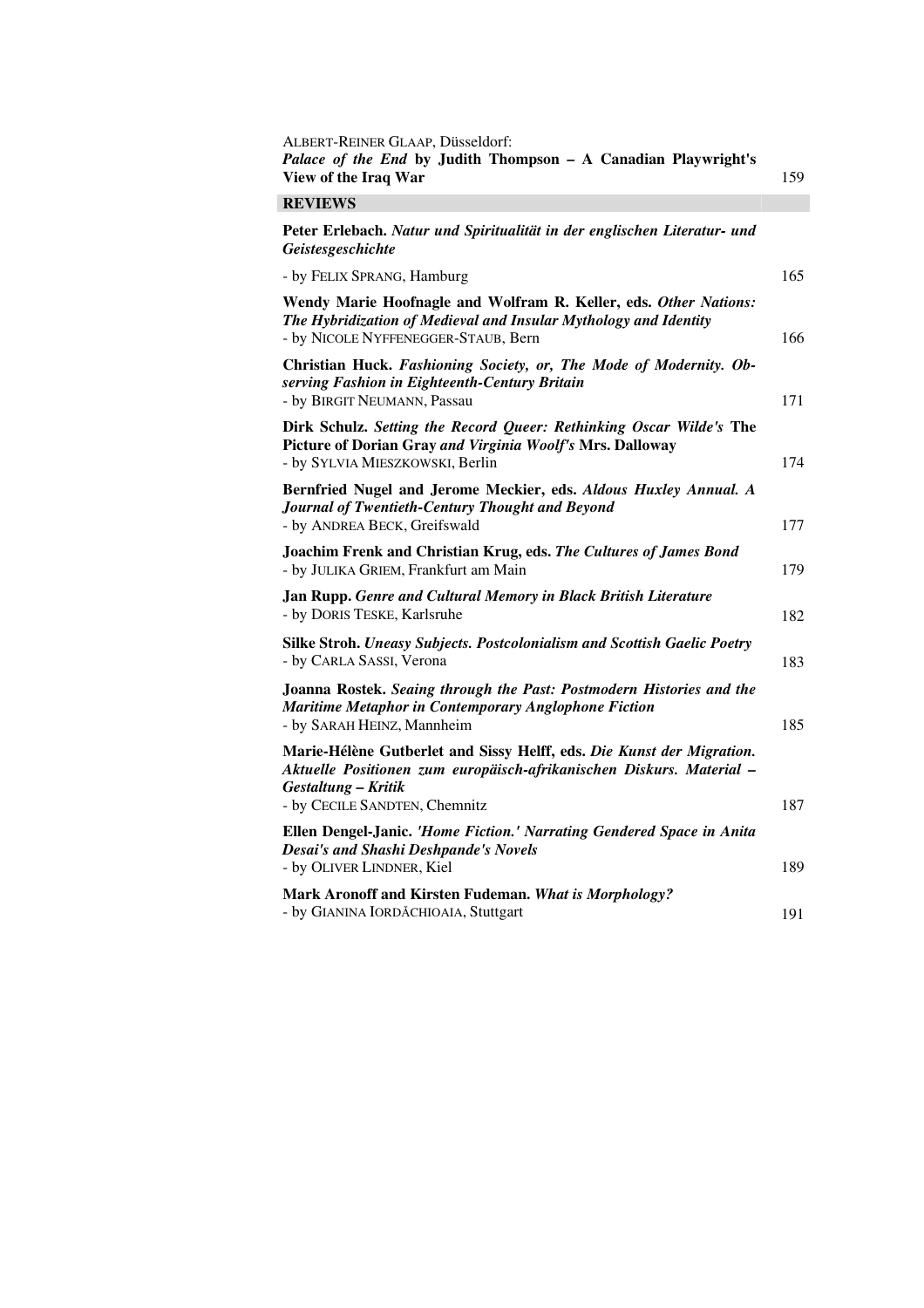| Andrea Cabajsky and Brett Josef Grubisic, eds. National Plots: Histori-<br>cal Fiction and Changing Ideas of Canada<br>- by MARTIN LÖSCHNIGG, Graz                          | 193 |
|-----------------------------------------------------------------------------------------------------------------------------------------------------------------------------|-----|
| Stefan L. Brandt and Astrid M. Fellner, eds. Making National Bodies:<br>Cultural Identity and the Politics of the Body in (Post-)Revolutionary<br><b>America</b>            |     |
| - by KARIN HÖPKER, Erlangen                                                                                                                                                 | 196 |
| Waldemar Zacharasiewicz, ed. Riding/Writing Across Borders in North<br><b>American Travelogues and Fiction</b><br>- by EVA-MARIE KRÖLLER, Vancouver                         | 197 |
| Stefanie Schäfer. "Just the two of Us:" Self-Narration and Recognition<br>in the Contemporary American Novel<br>- by ANNA FLÜGGE, München                                   | 199 |
|                                                                                                                                                                             |     |
| Greta Olson, ed. Current Trends in Narratology<br>- by SANDRA HEINEN, Wuppertal                                                                                             | 201 |
| <b>Christoph Bode. The Novel: An Introduction</b>                                                                                                                           |     |
| - by HEIDE ZIEGLER, Stuttgart                                                                                                                                               | 203 |
| Isabell Ludewig. Lebenskunst in der Literatur. Zeitgenössische fiktionale<br>Autobiographien und Dimensionen moderner Ethiken des guten Lebens<br>- by JAN RUPP, Heidelberg | 205 |
| Stephanie Waldow, ed. Ethik im Gespräch. Autorinnen und Autoren<br>über das Verhältnis von Literatur und Ethik heute<br>- by STEFANIE SCHÄFER, Jena                         | 207 |
| Stefan Horlacher. "Wann ist die Frau eine Frau?" "Wann ist der Mann<br>ein Mann?" Konstruktionen von Geschlechtlichkeit von der Antike bis<br>ins 21. Jahrhundert           |     |
| - by DIRK SCHULZ, Köln                                                                                                                                                      | 209 |
| Friedrich Balke and Marc Rölli, eds. Philosophie und Nicht-<br>Philosophie: Gilles Deleuze - Aktuelle Diskussionen                                                          |     |
| - by ULF SCHULENBERG, Eichstätt                                                                                                                                             | 211 |
| Maria Eisenmann, Nancy Grimm, and Laurenz Volkmann, eds. Teach-<br>ing the New English Cultures and Literatures                                                             |     |
| - by JANA NITTEL, Bremen                                                                                                                                                    | 213 |
| Peter Fenn. A Student's Advanced Grammar of English<br>- by ILSE WISCHER, Potsdam                                                                                           | 215 |
| Jörg-U. Keßler and Anja Plesser. Teaching Grammar<br>- by CLAUS GNUTZMANN, Braunschweig                                                                                     | 218 |
| Holger Schmitt. Phonetic Transcription: From First Steps to Ear Tran-<br>scription                                                                                          |     |
| - by JÜRG STRÄSSLER, Zürich                                                                                                                                                 | 220 |